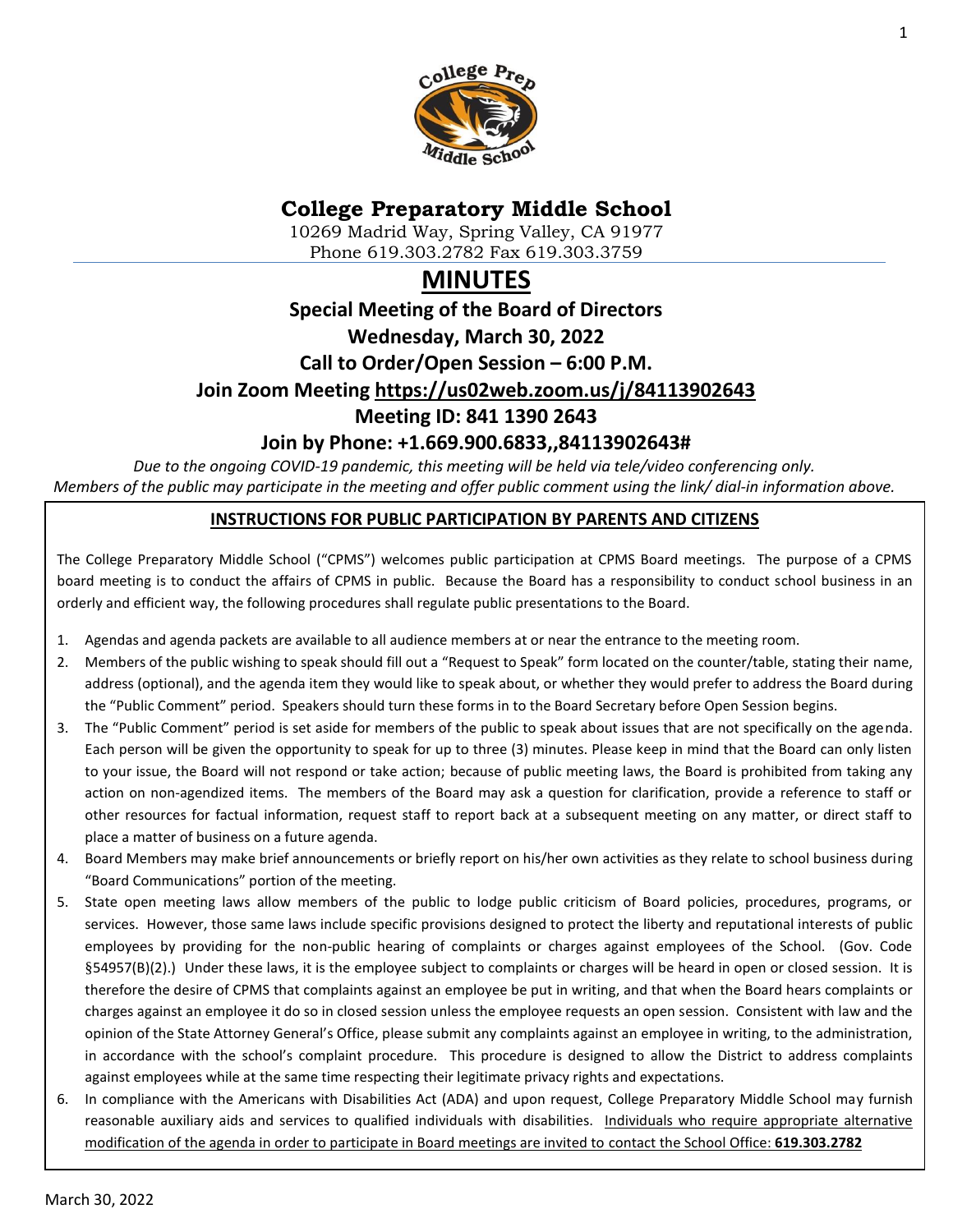# **I. PRELIMINARY**

#### **A. Call to Order**

The meeting was called to order by President Meitchik at 6:04 p.m.

#### **B. Roll Call**

|                | Present | Absent | <b>Arrived Late</b> | Departed Early |
|----------------|---------|--------|---------------------|----------------|
| Corey Meitchik |         |        |                     |                |
| Lisa Dietrich  |         |        |                     |                |
| Kathy Kinsella |         |        |                     |                |
| Garth Hebbler  |         |        |                     |                |

### **II. OPEN SESSION:**

### **A. Pledge of Allegiance**

# **B. Adoption of Resolution to Permit Temporary Teleconference Meetings During Identified State of Emergency Pursuant to AB 361 and Government Code Section 54953**

**(e)**

Motion by: Lisa Dietrich Seconded by: Garth Hebbler Vote:

|                | Yes/Aye | No/Nay | Abstain |
|----------------|---------|--------|---------|
| Corey Meitchik |         |        |         |
| Lisa Dietrich  |         |        |         |
| Kathy Kinsella |         |        |         |
| Garth Hebbler  |         |        |         |

## **C. Approval of Previous Minutes**

Motion by: Kathy Kinsella Seconded by: Corey Meitchik Vote:

|                | Yes/Aye | No/Nay | Abstain |
|----------------|---------|--------|---------|
| Corey Meitchik |         |        |         |
| Lisa Dietrich  |         |        |         |
| Kathy Kinsella |         |        |         |
| Garth Hebbler  |         |        |         |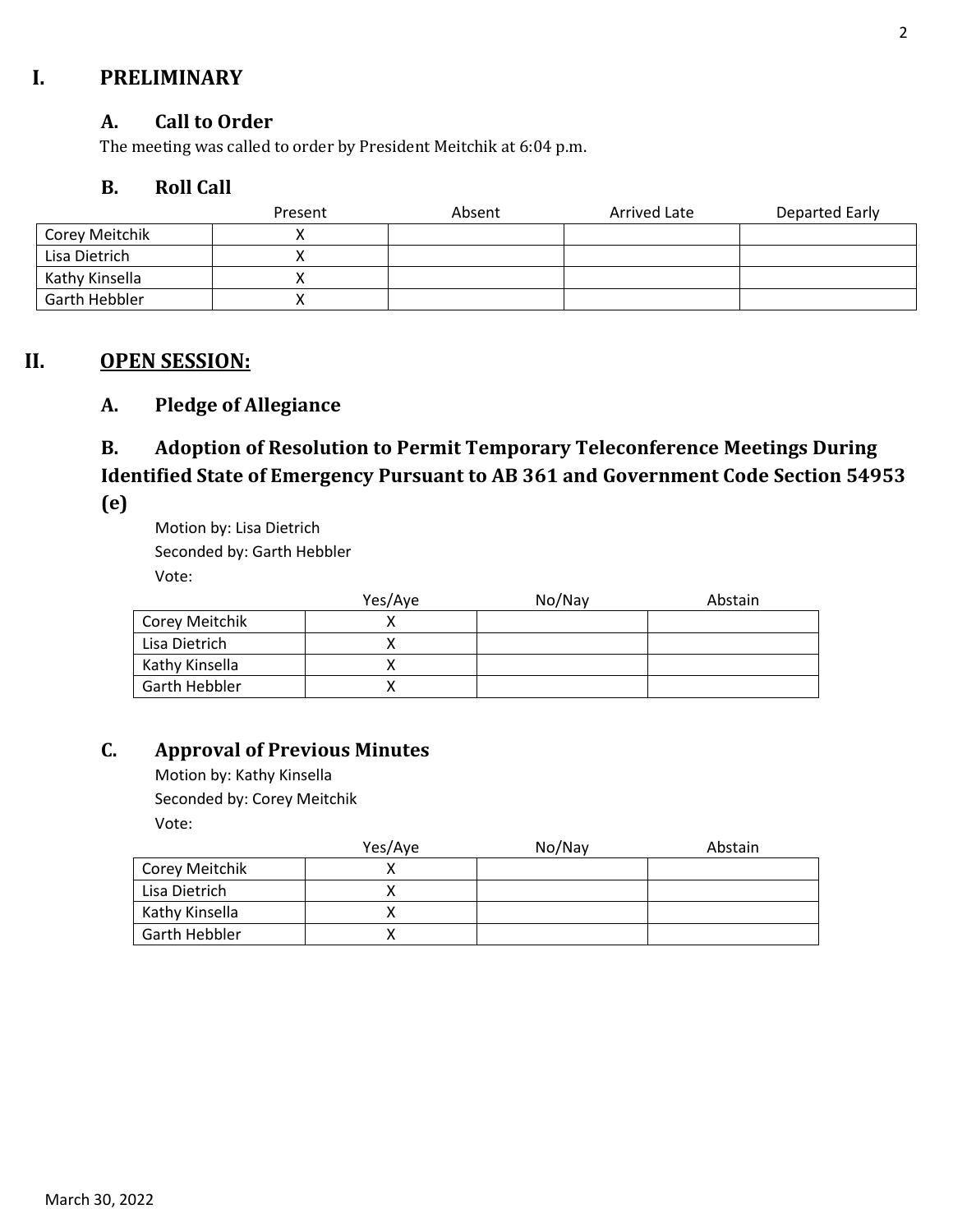# **D. Approval of Board Agenda**

Motion by: Lisa Dietrich Seconded by: Garth Hebbler Vote:

|                | Yes/Aye | No/Nay | Abstain |
|----------------|---------|--------|---------|
| Corey Meitchik |         |        |         |
| Lisa Dietrich  |         |        |         |
| Kathy Kinsella |         |        |         |
| Garth Hebbler  |         |        |         |

# **III. COMMUNICATIONS**

### **A. Non-Agenda Public Comment**

Public comment on items not listed on the Agenda. Maximum time three (3) minutes.

### **B. Board Communications/ Announcements**

Governing Board members make brief announcements or briefly report on his/her own activities as they may relate to school business.

### **C. Staff Reports**

**1. Director's Update: Director will provide announcements and general report.** 

# **IV. INFORMATIONAL/ACTION ITEMS**

- **A. GENERAL FUNCTIONS - No items at this time**
- **B. PUPIL SERVICES - No items at this time**
- **C. PERSONNEL SERVICES – No items at this time**

#### **D. FINANCIAL AND BUSINESS:**

**1. Consider/Approve Auditor firm for CPMS 2021 – 2022** Approve contract from Christy White to provide Auditing & Financial Reporting Services (2021 – 2022)

Motion by: Lisa Dietrich Seconded by: Kathy Kinsella Vote:

|                | Yes/Aye | No/Nay | Abstain |
|----------------|---------|--------|---------|
| Corey Meitchik |         |        |         |
| Lisa Dietrich  |         |        |         |
| Kathy Kinsella |         |        |         |
| Garth Hebbler  |         |        |         |